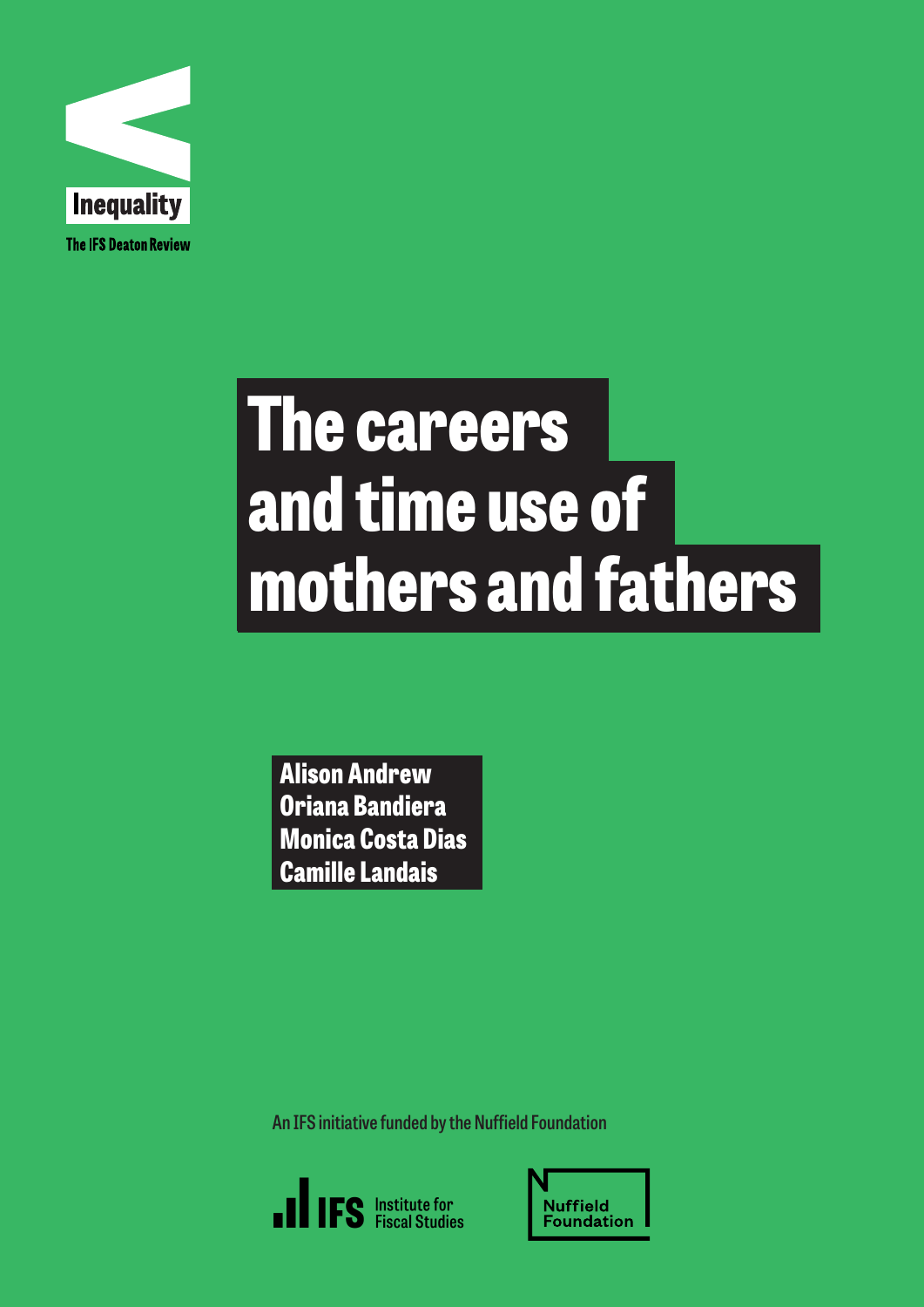#### The careers and time use of mothers and fathers

Alison Andrew Oriana Bandiera Monica Costa Dias Camille Landais

*Copy-edited by Judith Payne*

*Published by*

#### The Institute for Fiscal Studies

ISBN 978-1-80103-023-6

An IFS initiative funded by the Nuffield Foundation



The Nuffield Foundation is an independent charitable trust with a mission to advance social wellbeing. It funds research that informs social policy, primarily in Education, Welfare, and Justice. It also funds student programmes that provide opportunities for young people to develop skills in quantitative and scientific methods. The Nuffield Foundation is the founder and co-funder of the Nuffield Council on Bioethics and the Ada Lovelace Institute. The Foundation has funded this project, but the views expressed are those of the authors and not necessarily the Foundation. Visit www.nuffieldfoundation.org

Co-funding from the ESRC-funded Centre for the Microeconomic Analysis of Public Policy at IFS (grant number ES/T014334/1) is also very gratefully acknowledged.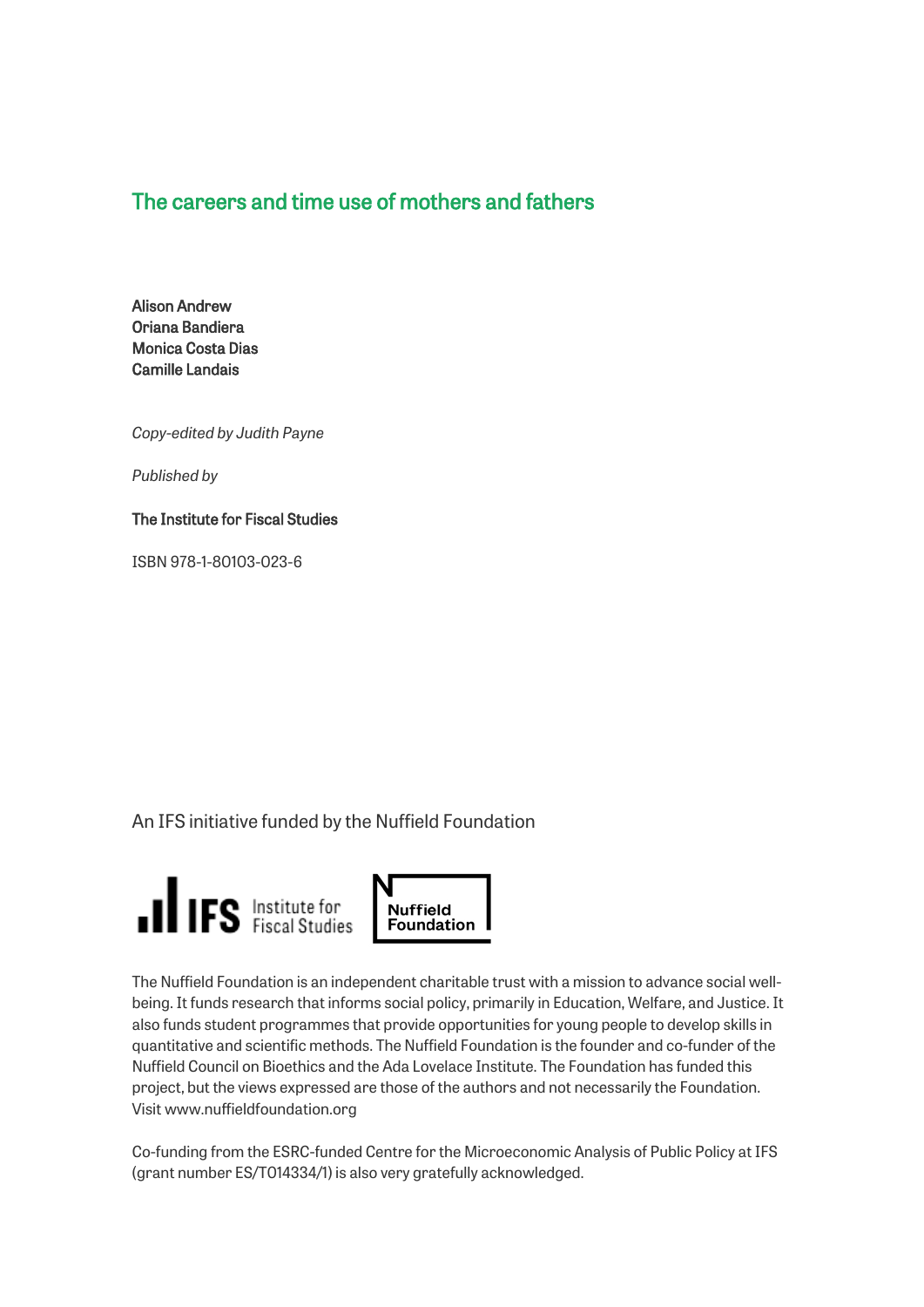# Executive summary

Gender gaps in employment, working hours and wages open up in earnest after workers become parents. At this point, far more mothers than fathers stop paid work or switch to part-time work while taking on the majority of the childcare. This not only results in an instantaneous, mechanical change in the relative personal incomes of mothers and fathers; in slowing the rate at which mothers accumulate career experience relative to fathers, it also has long-lasting, cumulative impacts on the amounts they can earn per hour well into the future. Hence, understanding gender pay gaps hinges crucially on understanding the drivers of changes in working patterns within heterosexual couples upon the arrival of children.

One common claim is that these changes have their roots in (smaller) gender gaps that exist prechildbirth: perhaps families are maximising their total income while looking after their children, and since – on average – men already have slightly higher hourly wages than women before becoming parents, it makes sense for couples to prioritise men's paid work. This is an important hypothesis: if true, it would imply that the focus for addressing gender gaps in pay should lie largely outside of what happens when people have children – since differences in career trajectories at that point would effectively only be the result of (smaller) differences that were already present beforehand. If false, then instead it makes sense to focus on understanding what happens as families are formed.

In this note, we investigate the evidence, and find no evidence for this hypothesis: the large decline in women's paid work after childbirth cannot, in general, be explained by couples prioritising the paid work of the higher-wage parent. Put most simply, this is because women are always more likely to stop working after parenthood, regardless of whether or not they were the highest earner, and because among those who remain in paid work we see very similar changes in hours of paid work for mothers and fathers regardless of their relative wages before childbirth. Even in families where the mother had a higher wage than the father before the first child arrived, fathers' working patterns are largely unaffected by childbirth whereas mothers reduce their hours of paid work substantially. We supplement this evidence with recent evidence from the COVID-19 crisis, which leads to a similar conclusion: additional childcare needs were met disproportionately by mothers, regardless of whether the mother earned more than the father before the crisis.

This short report is part of the ongoing IFS Deaton Review of Inequalities which will, among many other things, include in-depth studies of the evidence on gender inequalities and how to address them.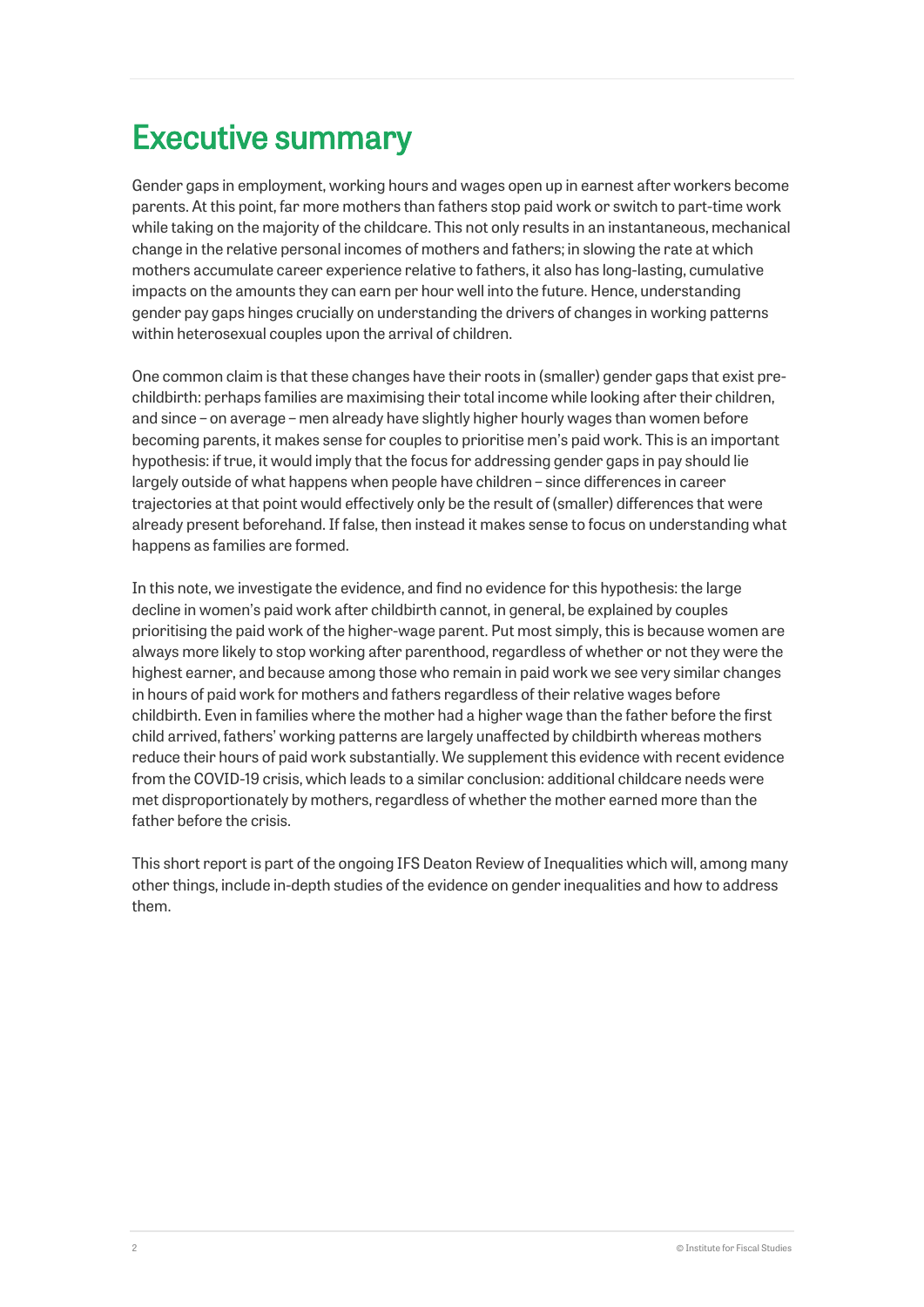#### Ĭ Key findings

The average employment and hours of work of men barely change after they become fathers, while the employment of women falls sharply from above 90% to below 75% after childbirth and, amongst those who remain in paid work, hours of work fall from around 40 to less than 30. Further, the wages earned per hour stagnate for working mothers, while continuing to grow uninterrupted for fathers. Ï

Even when women have higher wages than their male partners before childbirth, their employment falls by at least 13% during the first years of parenthood and remains at this lower level for the next decade. Their lower-wage male partners remain in paid work at much higher rates and for longer hours.

During the first coronavirus lockdown – which massively increased the demands on parental time for childcare and domestic work – the division of time in paid work of mothers and fathers in heterosexual couples was consistent with these gendered patterns. Among those parents who worked both before and during the lockdown, mothers who were the higher earner in the couple before the lockdown worked the same number of paid hours during the lockdown as their lower-paid male partners. In contrast, fathers who were the main earner pre-lockdown were working almost double the number of hours as their lower-paid female partners.

The figures are even more striking for uninterrupted working time, which is likely a better measure of time in productive work when that activity is done from home while dividing the space with young children and having to care for them. No matter who was better paid before the lockdown, mothers always did less uninterrupted working time during the confinement period.

These differences in working time were more than compensated by differences in time dedicated to domestic responsibilities, including childcare and housework. Mothers did more of these irrespective of their pre-lockdown relative pay, and they did much more if paid less than their partners. Indeed, lower-paid mothers did double the amount of housework and 41% more childcare than higher-paid fathers, while higher-paid mothers did 6% more housework and 22% more childcare than lower-paid fathers.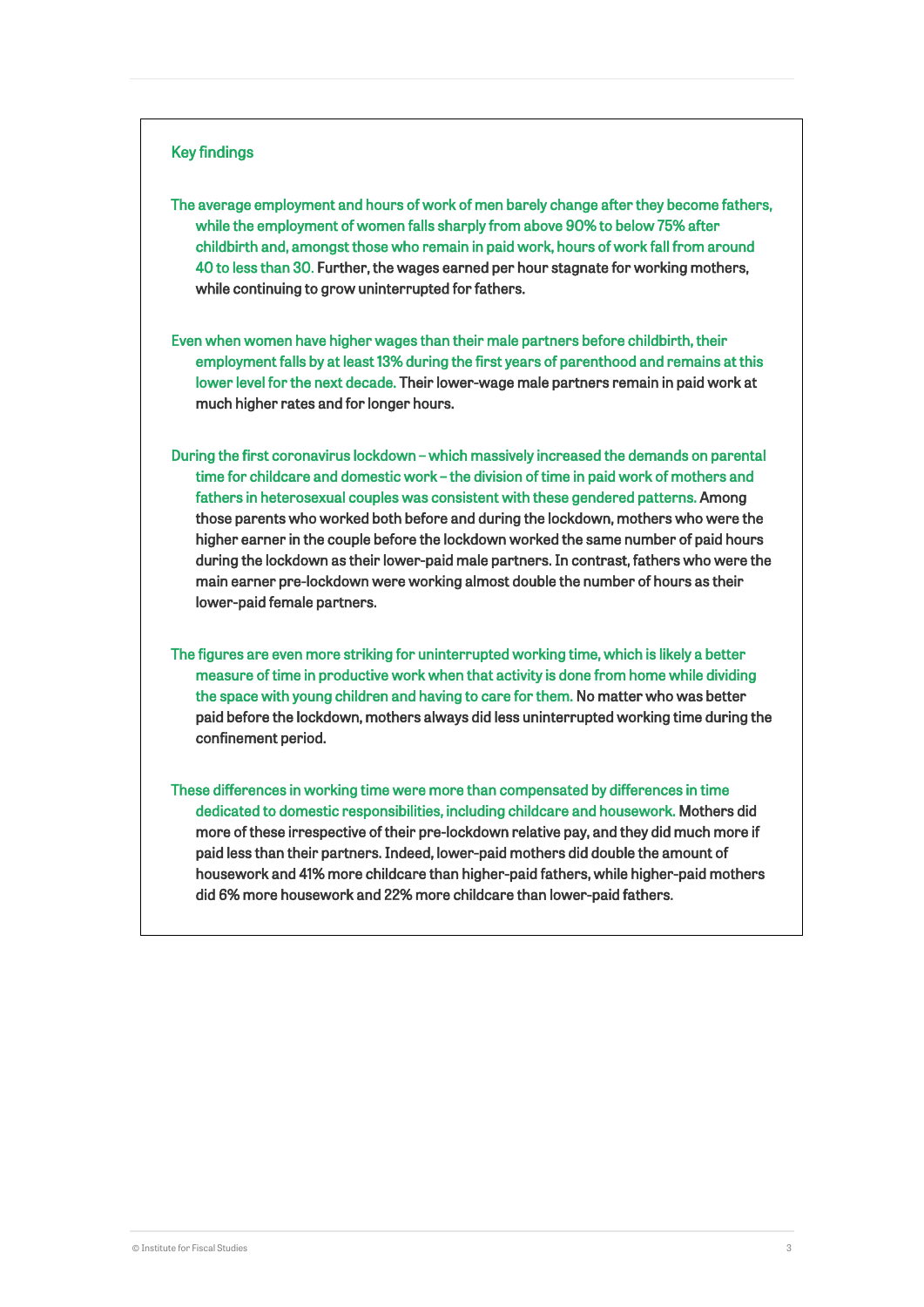# 1. Introduction

Large gaps between men and women persist in the UK across key labour market outcomes – including whether individuals are employed, the hours that they work, and the wages that they earn per hour. While some of these differences exist between childless men and women, they tend to open up in earnest from the point at which workers become parents, as Figure 1 shows.

- After the arrival of children, the employment of mothers falls sharply and immediately, from over 90% in the years before childbirth to 75% in the year after the birth, while there is barely any discernible change for fathers. (Parental leave here is counted as continued employment.) These changes to parental working patterns persist over the course of childhood; fewer than 75% of mothers are employed during each of the first nine years of parenthood. Costa Dias, Joyce and Parodi (2018) have shown that the falls in participation of mothers are largest for the lowest-educated.
- Women who do continue to do paid work after the birth of a child often switch to part-time hours. Indeed, the top-right panel of Figure 1 shows large and immediate falls in average hours of paid work among mothers who continue in employment: average weekly hours fall from around 40 in the five years before the birth of a child, to around 28 for the ten years following the birth. Again, the changes are negligible for fathers and the gender gap in paid working hours stays wide for many years as children grow up.
- The dynamics of the gender gap in hourly wages often the headline measure of 'gender wage gaps' – are more subtle. Here, childbirth appears to mark the beginning of a gradual widening of the gap, rather than an instantaneous sharp change as for employment and hours of work. Nevertheless, as explored by Costa Dias, Joyce and Parodi (2018), one way of reconciling a more gradual opening of the wage gap is that the larger gaps in employment and hours of work that open up suddenly after childbirth – and persist – gradually accumulate into larger and larger differences in paid working experience between mothers and fathers, which in turn means gradually increasing gaps in their hourly wages. It could also be that the demands required from higher-wage roles are difficult for mothers to balance with being the primary carer for their child, leading their wages to stagnate over time. Note as well that the graph may somewhat underestimate the true increase in the gender wage gap among working parents after they have children, since it is disproportionately higher-paid mothers who keep working for pay after childbirth.
- Putting all this together, we see that the gap in average total earnings (including those with no earnings, i.e. those not in paid work) opens up sharply after childbirth, and continues to grow further as children age. In the years before becoming parents, the average woman earns about three-quarters of what the average man earns. However, within two years of childbirth, women's average earnings have fallen to one-half of male earnings. Their earnings continue to stagnate for the following decade, while those of fathers carry on growing. As described above, this story can broadly be understood in two parts: first, employment and hours of work fall sharply for mothers after childbirth, and this drastically increases gender gaps in earnings at that point. Second, there is a continued, more gradual widening of the earnings gap throughout parenthood, reflecting a gradual widening of the gap in hourly wages. Overall, what we see is a path of earnings progression for men that appears largely uninterrupted by childbirth, and a path of earnings for women that jumps sharply downwards at childbirth and fails to grow year-on-year thereafter as it does for fathers.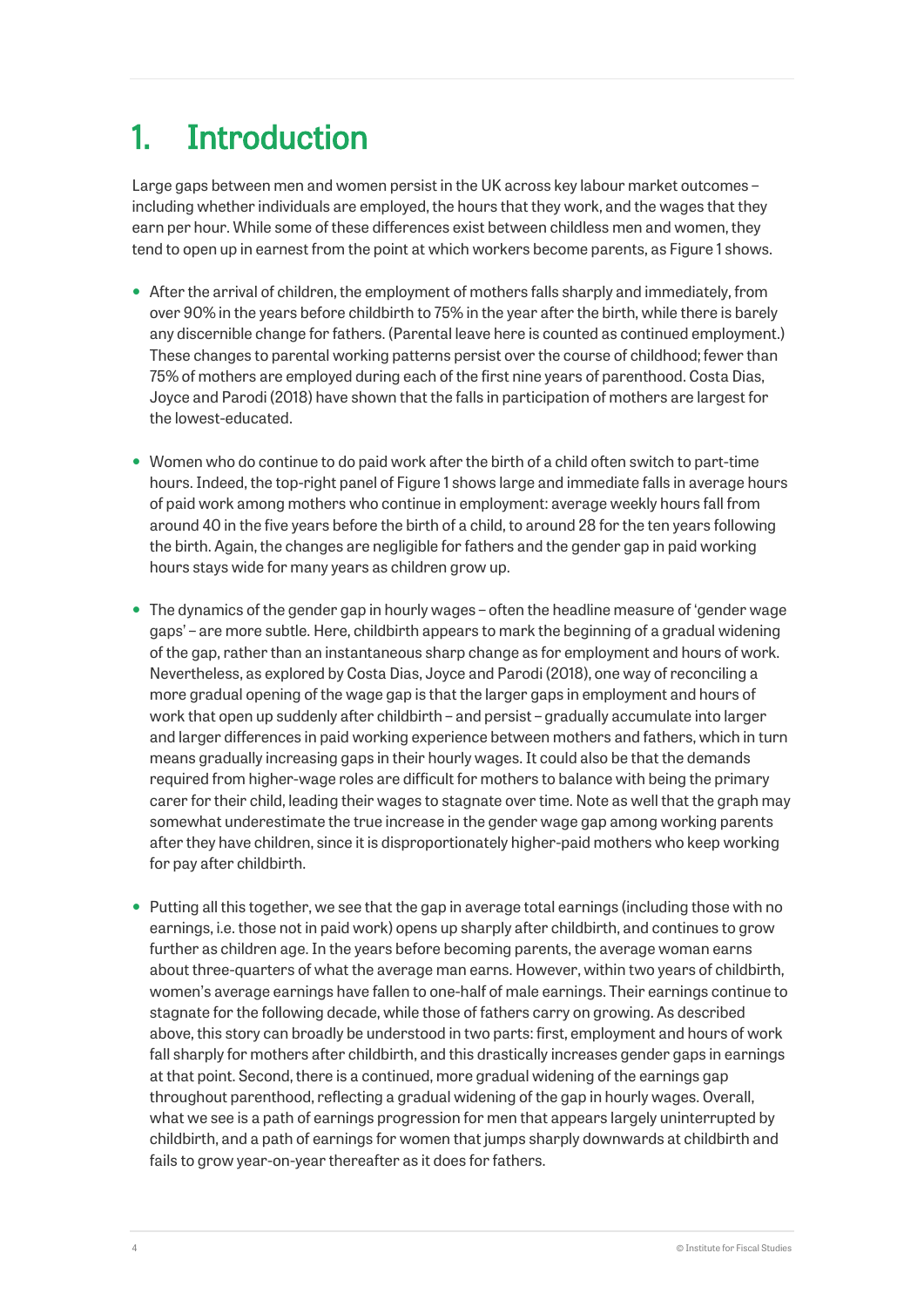



Note: Authors' calculations using data from the UK Household Longitudinal Study. The sample for employment and total earnings analysis is the 1,380 men and 1,578 women who we observe at least once both in the five years prior to having a child and in the ten years after. Total earnings are set to 0 for individuals who do not work for pay. For wages and hours, the analysis is performed on the subsample of 1,296 men and 1,205 women who continue to work after childbirth. Wages and earnings are in 2016 prices. Figures plot average outcomes for men and women at each of the five years before childbirth (–5 through –1) and the ten years after (0 through 10), after removing year-specific effects using an event-study design. Event studies around childbirth are estimated separately for men ( $g = M$ ) and women ( $g = W$ ) using the following regression specification:  $Y_{ist} = \sum_{j\neq -1} \alpha_j^g 1[j=t] + \sum_s \gamma_y^g 1[y=s] + \gamma_{ist}^g$  where  $Y_{ist}$  denotes the outcome of interest for individual  $i$  in year  $s$  at event time  $t$  and where event time is defined as the years before or after the first birth and is equal to –1 in the year before the first birth. The figure plots coefficients on the event-time dummies added to the average yearspecific constants, i.e. at each event time t, it plots  $\alpha_t^g + \frac{1}{s}\sum_s \gamma_y^g$  where S is the total number of years included in the regression.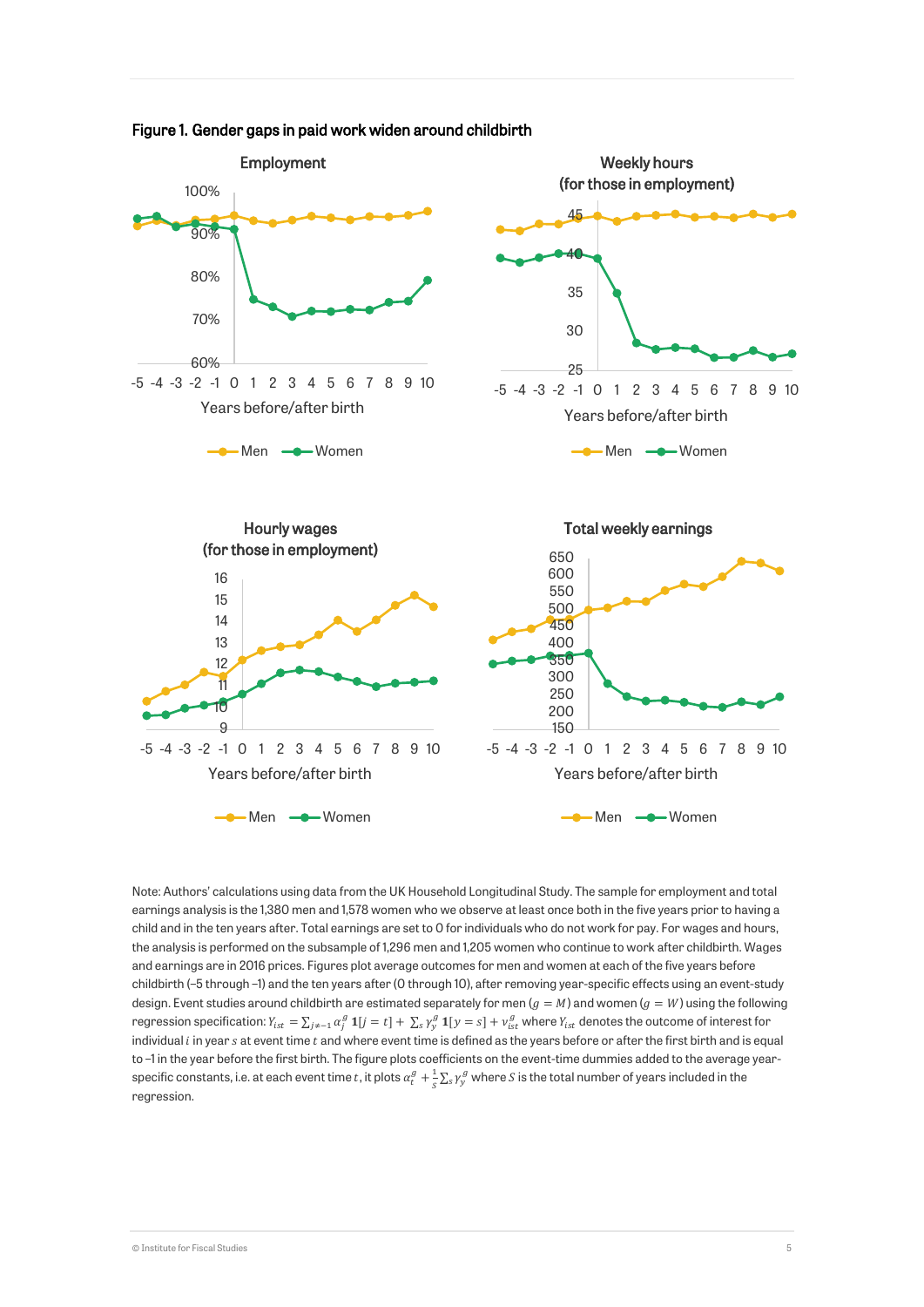### 2. Do new mothers and fathers just maximise family income?

A reasonable hypothesis would be that the stark divergence of mothers' and fathers' patterns of paid work after parenthood is due to the fact that, in heterosexual couples, fathers are more likely to have a higher hourly wage than their partner at the time when they have their first child. Pressed with the financial and time demands of raising children, couples may decide to prioritise the paid work of the parent with the greater earnings capacity while the other parent takes on the main caring responsibilities. Such an arrangement would maximise total earnings for the family as a whole. In the majority of two-parent opposite-gender households, the man has the higher wage prior to the birth of the child, and so in these households such an arrangement would result in fathers working longer hours for pay and mothers doing the majority of the childcare while working shorter hours or stopping paid work completely.

To examine whether such an argument is sufficient to 'explain' gendered patterns of work after childbirth, we first compare the employment and working hours of parents in heterosexual couples by who in the couple had the higher wage prior to the birth of their first child. For this, we need to restrict our sample to couples where both parents were active in paid work in the years prior to childbirth. What emerges in Figure 2 does not corroborate the claim that couples prioritise the work of the parent with the higher wage. *Regardless* of which parent had the higher pre-birth wage, women's employment falls by at least 13% below its pre-birth level during the first years of parenthood and does not appreciably recover over the following decade. Likewise, amongst parents who do keep working for pay, women's average weekly hours of paid work fall by more than 10 hours below their pre-birth level regardless of who had the higher wage. In families where mothers previously had the higher wage, their employment and hours of work do fall by slightly less than in families where they had the lower wage (13% versus 22% for employment and 26% versus 33% for hours), and we do see a small fraction of fathers stopping paid work in families where they had the lower wage. But it is clear that, even when the mother earned the higher hourly wage prior to parenthood, she, on average, still takes the largest step back from paid work after childbirth.

This is not definitive evidence against the notion that parents share paid work and childcare purely based on what they are already relatively 'better' at (with respect to earnings capacity, childcare or housework), but it does make it seem unlikely. To square this hypothesis with the fact that higher-earning mothers reduce their hours of paid work so much more than their lowerearning partners (and do so almost as much as lower-earning mothers), these mothers would have to be orders-of-magnitude better at childcare and other domestic work than their partners (and that differential would have to be bigger than in families where the mother earned less than the father). We do not have any evidence that men's and women's productivity at childcare and domestic work differ, and indeed it seems likely that differences at a particular point in time are more the result of differences in the acquired experience doing such tasks than innate differences.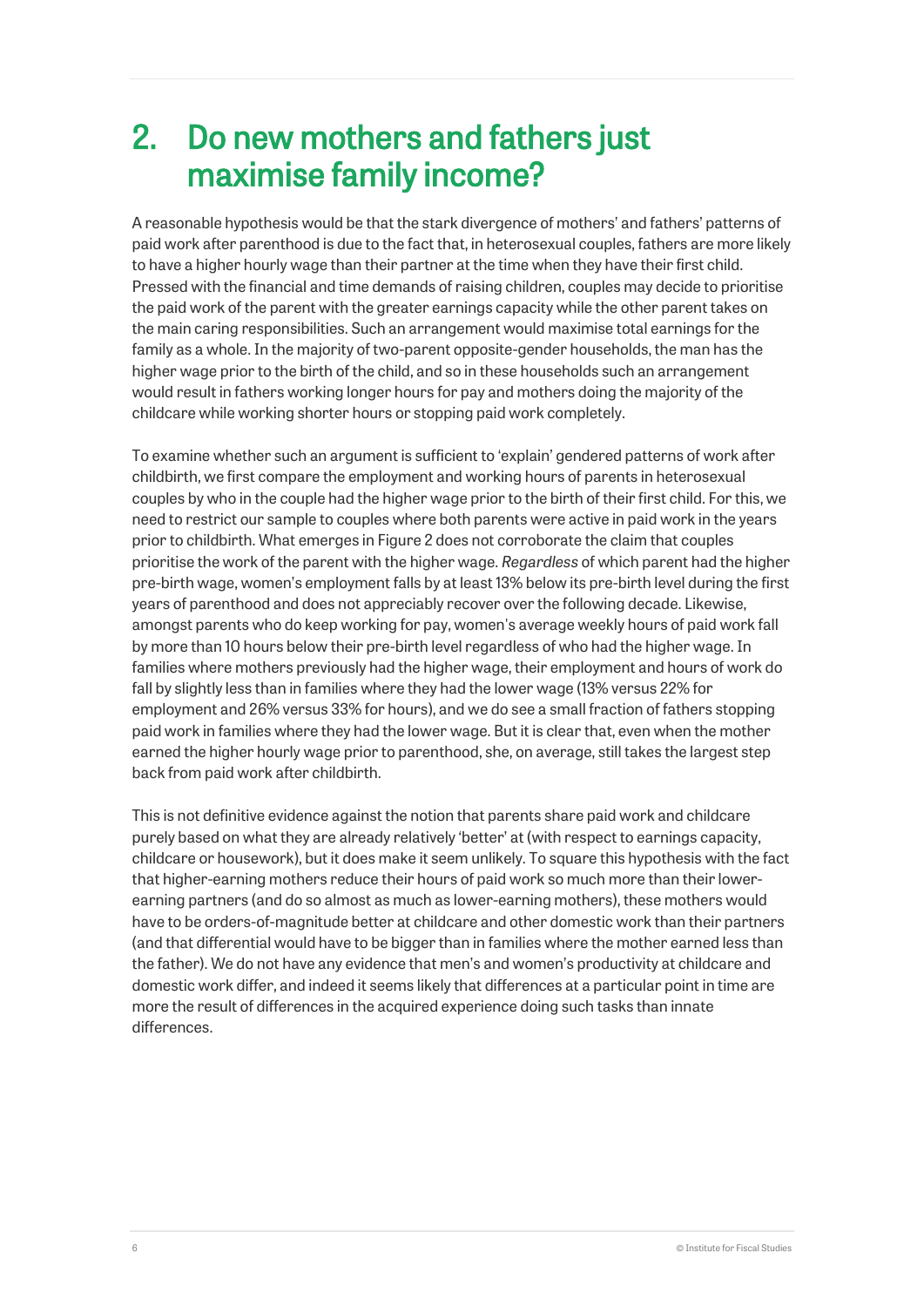



Families where the mother had the higher hourly wage before childbirth

Families where the father had the higher hourly wage before childbirth



Note: Authors' calculations using data from the UK Household Longitudinal Study. The sample is the same as for Figure 1 but restricted to men and women in the 994 heterosexual couples where both partners were observed working for pay in the five years prior to childbirth and where we observe both in the data after childbirth (whether working or not). There were 619 couples where the man had the higher wage; in these couples, the average male wage in the five years before the birth was £13.25 while the average female wage was £8.54. There were 375 couples where the woman had the higher wage; in these couples, the average male wage in the five years before the birth was £8.93 while the average female wage was £12.50. The figure plots estimated employment and hours around the birth of a first child using identical specifications to those outlined in the note to Figure 1, except here we run separate regressions for the subsamples where the woman had the higher wage and where the woman had the lower wage.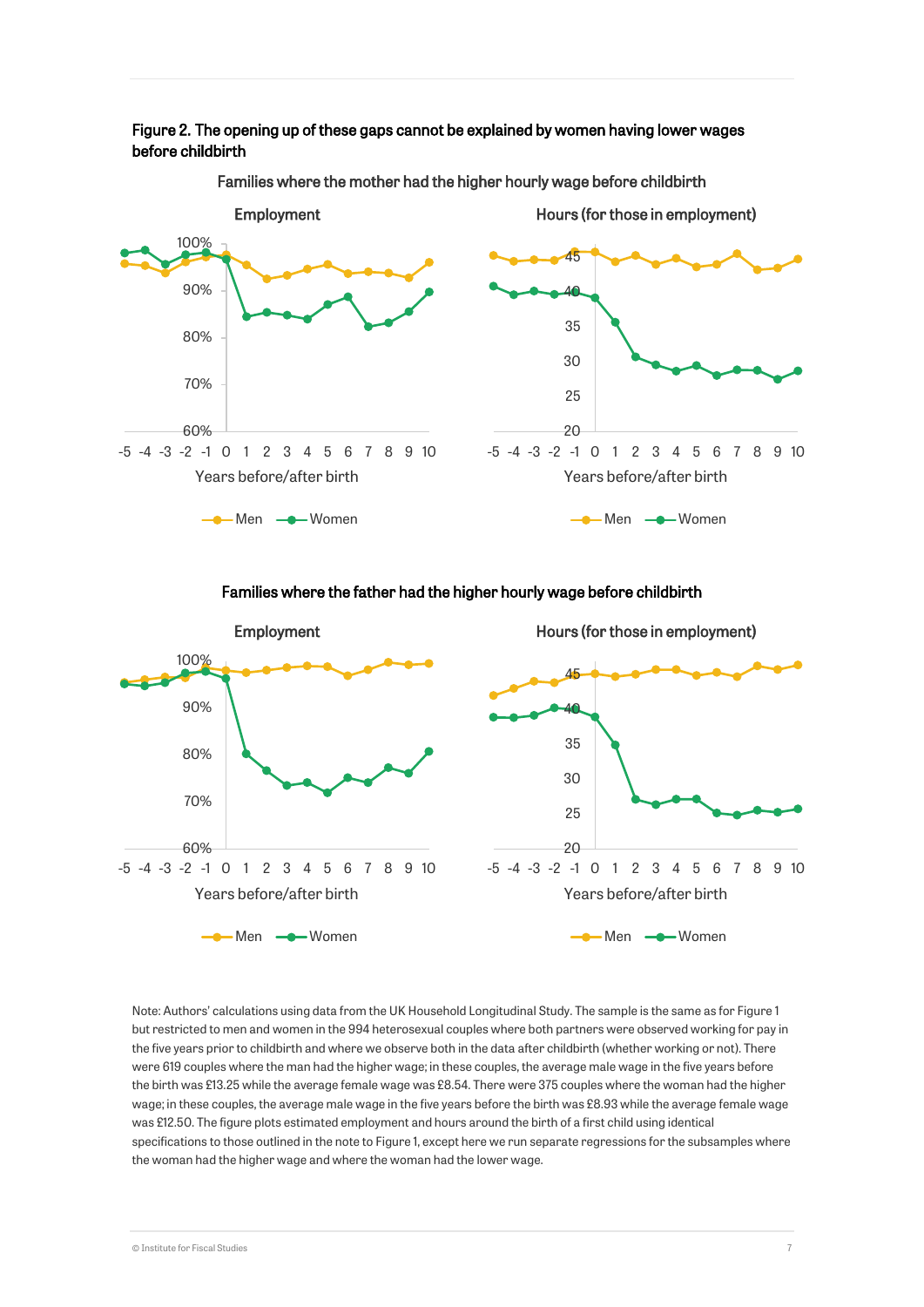#### Further evidence from mothers' and fathers' time use during the pandemic

In addition to seeing how men and women change their labour supply differently upon becoming parents – an event that is often planned well in advance – it is informative to see whether fathers and mothers react differently to unexpected changes in their lives. The recent COVID-19 lockdowns and school closures – which massively increased the need for childcare – are a rather dramatic recent natural experiment in this regard.

Using data from time-use surveys that IFS and the Institute of Education collected during the March 2020 lockdown, we look at how 3,591 two-parent opposite-gender couples in England who were both working for pay both before and during the crisis shared paid work, domestic work and childcare. Figure 3 plots the ratio of the average amount of time that mothers spent on various activities – including paid work, housework and childcare – to the average amount of time that fathers spent on these same activities. It plots these ratios separately for households where the mother earned more prior to the crisis and households where the father earned more.



Figure 3. The sharing of paid and domestic work during the pandemic provides additional evidence

Note: Authors' calculations using data from the IFS–IoE Online Survey of Time Use. The figure plots the ratio of the time the mother spent in each activity to the time the father spent in each activity, splitting by who earned more in 2019. Details of the data and sample can be found in Andrew et al. (2020).

We see that couples' behaviour is, to some extent, related to who the higher earner was: mothers who earned more than their partners pre-crisis do relatively more paid work, and less housework, during the crisis than their partners. However, the pattern is very far from symmetric. When fathers earned more pre-crisis, they do less than half the amount of housework that their partners do, whereas when mothers earned more, they still do more housework than their lower-earning male partners. Similarly, mothers always do more childcare, on average, regardless of whether or not they were the higher earner. Likewise, when fathers earned more,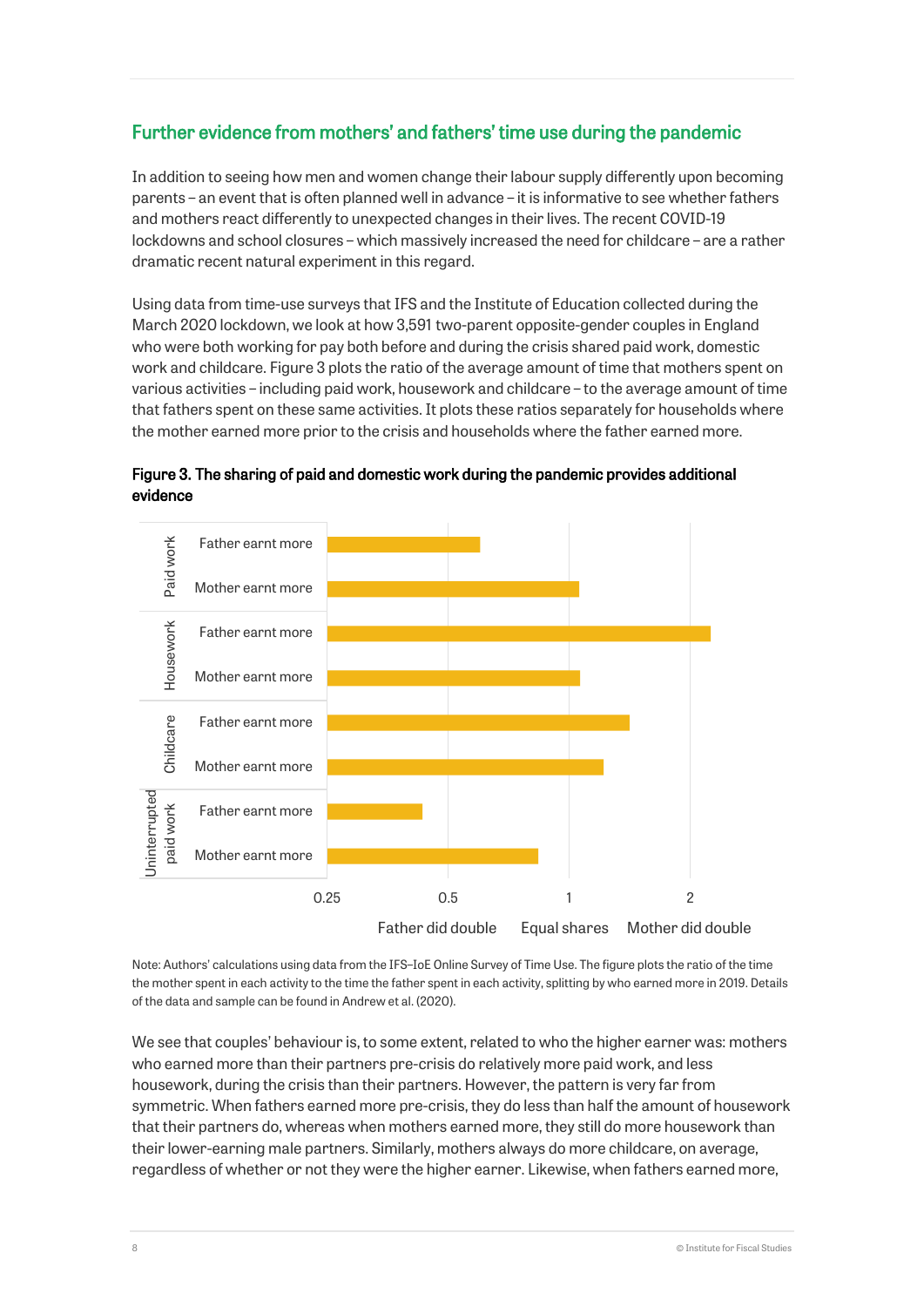they do almost double the amount of paid work that their partner does and more than double the amount of uninterrupted paid work. However, when mothers earned more, they only do the same amount of paid work hours as their partners and they do fewer hours of uninterrupted paid work.

This evidence suggests that even in the response to an unanticipated economic crisis, such as that brought on by COVID-19, the division of work appears strongly gendered and appears to be driven by much more than households maximising their financial interests.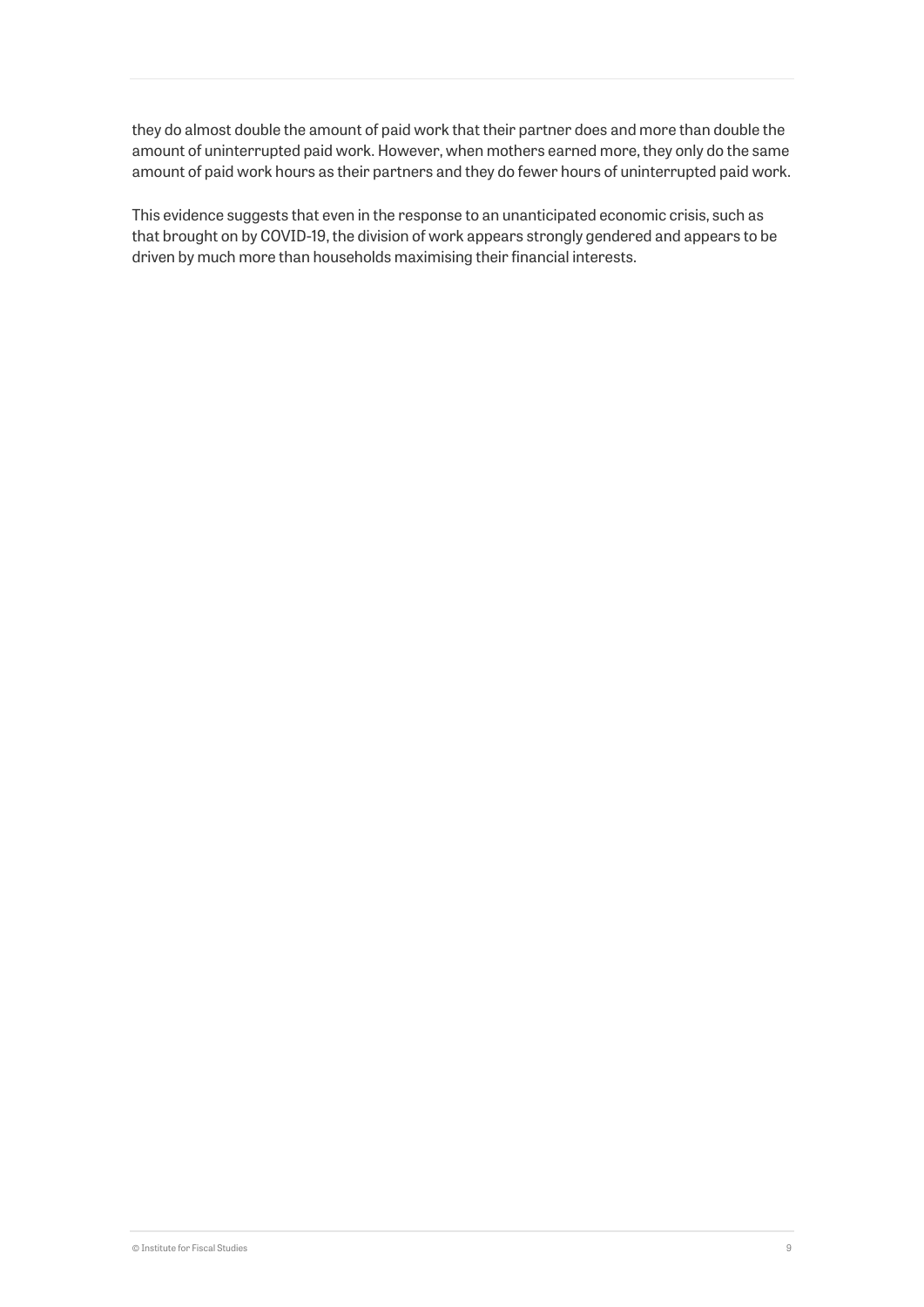# 3. Conclusions

We have seen that the large gender gaps in hours of work, hourly wages and earnings that open up after people become parents do not look as if they simply reflect pre-existing gender gaps leading to further specialisation in tasks between mothers and fathers. Families in which the woman earned the highest hourly wage prior to childbirth seem to behave in a very similar way to other families after childbirth, with respect to choices over who does paid work and who does childcare. Similar dynamics have played out during the pandemic: in families in which the woman earned the higher hourly wage prior to the closure of schools and childcare facilities, it was still the mothers who reduced hours of paid work by far the most and increased hours of childcare by far the most.

The implication is that families' decisions about paid work and childcare when they start a family are not merely, or even primarily, the result of where the mother's and father's careers are at that point. Other factors, such as gendered preferences over how to share domestic and work responsibilities, may also be important. These are likely influenced by social norms: if the mother is the main carer in most families, and expected to play that role by employers, schools and other families, then it may seem natural and uncontentious for new parents to adhere to that rule. Meanwhile, social expectations that men *should* play a breadwinning role, or that career success is particularly important for men's self-worth, may create pressure on families to prioritise the paid work of the father over the mother. The policy environment may play a role too. For instance, parental leave policies that are much more generous towards new mothers than new fathers may reinforce this gendered division of labour by incentivising mothers, but not fathers, to take on the role of primary carer for their infant child.

The effects of gendered specialisation in tasks once families are formed may well be long lasting, by fostering the development of expectations, habits and caring skills that establishes mothers as the main carer for their growing children at a potential high cost for their careers. That this specialisation is not itself the result of pre-existing differences in career trajectories between men and women is an important fact. It means that an important focus should be on understanding the role of social norms and maternity and paternity policies – and the links between the two – in driving changes in career patterns after childbirth.